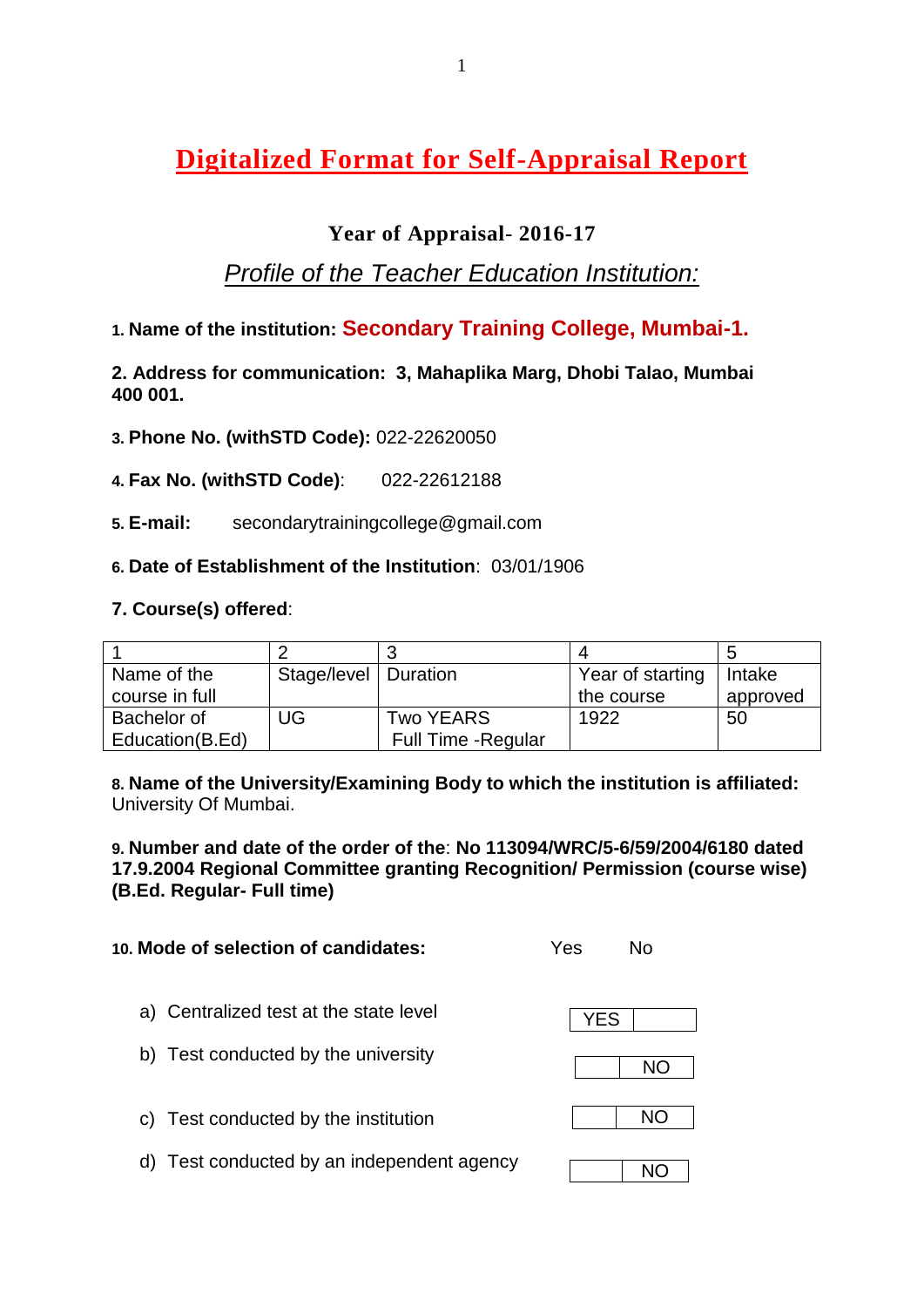|    |              | e) Based on marks obtained in the<br>Qualifying examination                                                                                            |                                      | <b>NO</b>      |            |           |
|----|--------------|--------------------------------------------------------------------------------------------------------------------------------------------------------|--------------------------------------|----------------|------------|-----------|
|    | f)           | By the management                                                                                                                                      |                                      | <b>NO</b>      |            |           |
|    |              | 11. Criteria for admission: Yes                                                                                                                        | <b>No</b>                            |                |            |           |
|    |              | a) As per NCTE norms                                                                                                                                   |                                      |                | <b>YES</b> |           |
|    |              | b) Norms superior to NCTE                                                                                                                              |                                      |                | <b>NO</b>  |           |
|    |              | c) In relaxation of NCTE norms with respect to<br>Minimum Percentage of marks                                                                          |                                      |                | <b>NO</b>  |           |
|    |              | d) In relaxation of NCTE norms with respect to qualifying<br>course                                                                                    |                                      |                | <b>NO</b>  |           |
|    |              | e) In relaxation of special eligibility provisions of NCTE norms<br>Such as participation in national/regional/state/university level<br><b>Events</b> |                                      |                | <b>NO</b>  |           |
|    | f            | In relaxation of professional experience                                                                                                               |                                      |                | <b>NO</b>  |           |
|    | $\mathsf{q}$ | In relaxation of professional experience and<br>Performance in qualifying course                                                                       |                                      |                | <b>NO</b>  |           |
|    |              | 12. Academic calendar of the outgoing academic session:                                                                                                |                                      |                |            |           |
|    |              | a) Start of admission                                                                                                                                  |                                      |                |            |           |
|    |              |                                                                                                                                                        |                                      | D              | M          | Y         |
|    |              |                                                                                                                                                        |                                      | 18             | 08         | 2016      |
|    |              | b) Closure of admission                                                                                                                                |                                      | D<br>15        | M<br>09    | Y<br>2016 |
|    |              |                                                                                                                                                        |                                      |                |            |           |
| C) |              | Start of teaching                                                                                                                                      |                                      | D<br>04        | M<br>10    | Y<br>2016 |
|    |              |                                                                                                                                                        | For First Year<br>For Second Year:-- | 13             | 06         | 2016      |
|    |              | d) Last teaching day                                                                                                                                   |                                      | D              | M          | Y         |
|    |              |                                                                                                                                                        |                                      | 12             | 05         | 2017      |
|    |              |                                                                                                                                                        |                                      |                |            |           |
|    |              | e) Number of Teaching days                                                                                                                             |                                      | $\overline{2}$ | 0          | 4         |
|    |              |                                                                                                                                                        |                                      |                |            |           |

f) Number of days of vacation/break during the academic session

 $0 2 0$ 

2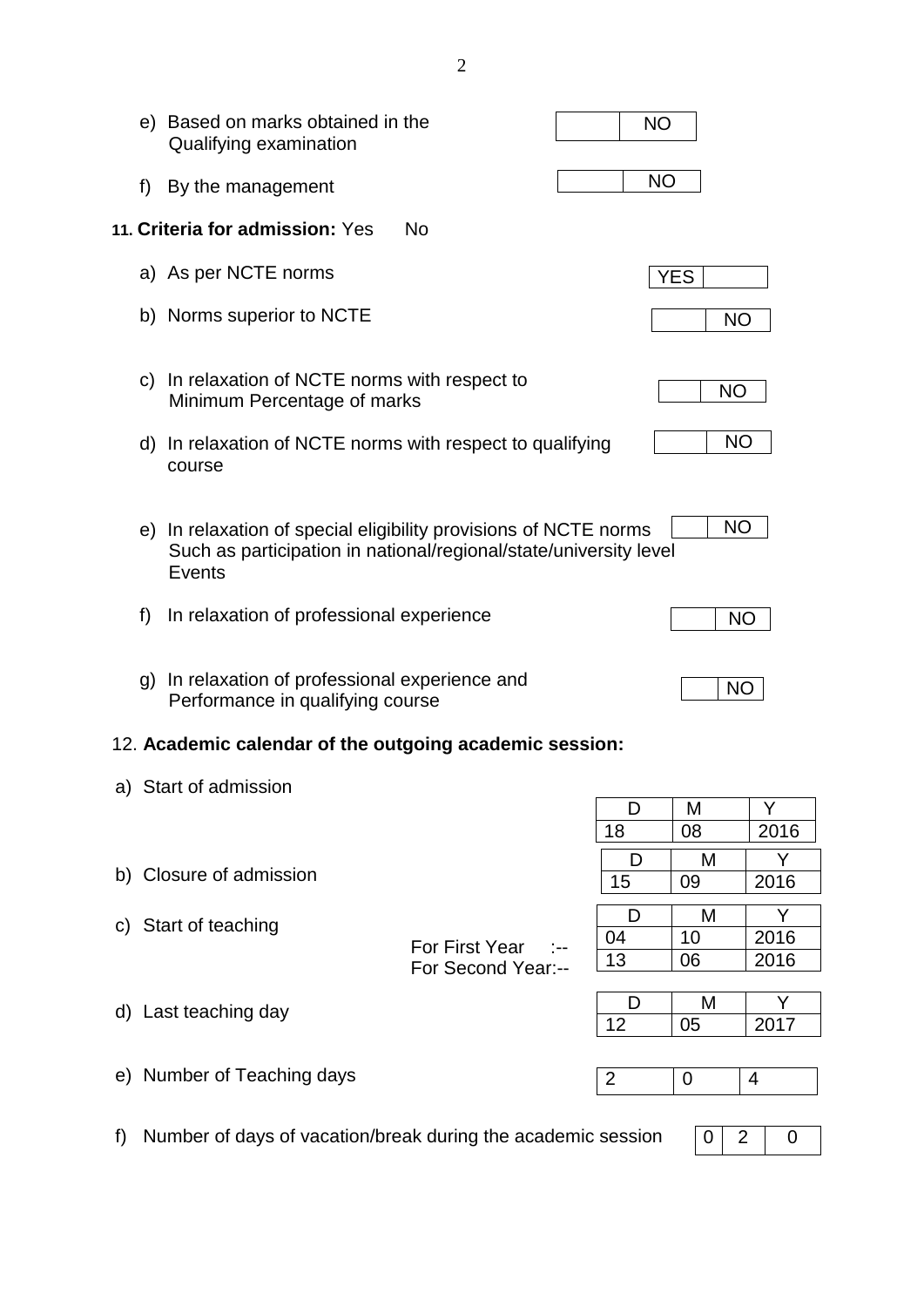### **13. Practice Teaching at School**

- a) Total number of practicing teaching days (Peer Observed) 1 0
- b) Minimum number of practice teaching lessons (Peer Observed) Given by each student
- c) Internship Days: For First Year :--For Second Year :-- 4 weeks 16 Weeks

## **14. Pre-practice teaching at the institution**

- a) Number of pre-practice teaching days (Simulated/Micro-Teaching/Bridge lesson)
- b) Minimum number of pre-practice teaching lessons given by each Student
- c) Total number of demonstration lessons held-Microteaching

### **15. Examinations**

- a) Number of sessional tests held for each paper
- b) Number of assignments/**Essays** for **each paper**
- c) Date of commencement of annual examination
- d) Date of declaration of result (Previous Batch 2015-2016)
- e) Date of submission of dissertation (Post-graduate course**) (N. A.)**

### **16. Scheme of examination** Yes No

- a) External examination only
- b) Internal and external examinations
- c) Internal examination only

### **17. Student support and progression**

**a)** Number of students who appeared in the final examination (2015-2016)

# $0 \mid 4$

1 0







| $\mathsf{L}$ | M |      |
|--------------|---|------|
| つつ           |   | 2016 |

| $\mathbf{D}$ | M<br>л |      |
|--------------|--------|------|
|              |        | 2016 |

| D. | М<br>VI |  |
|----|---------|--|
|    |         |  |



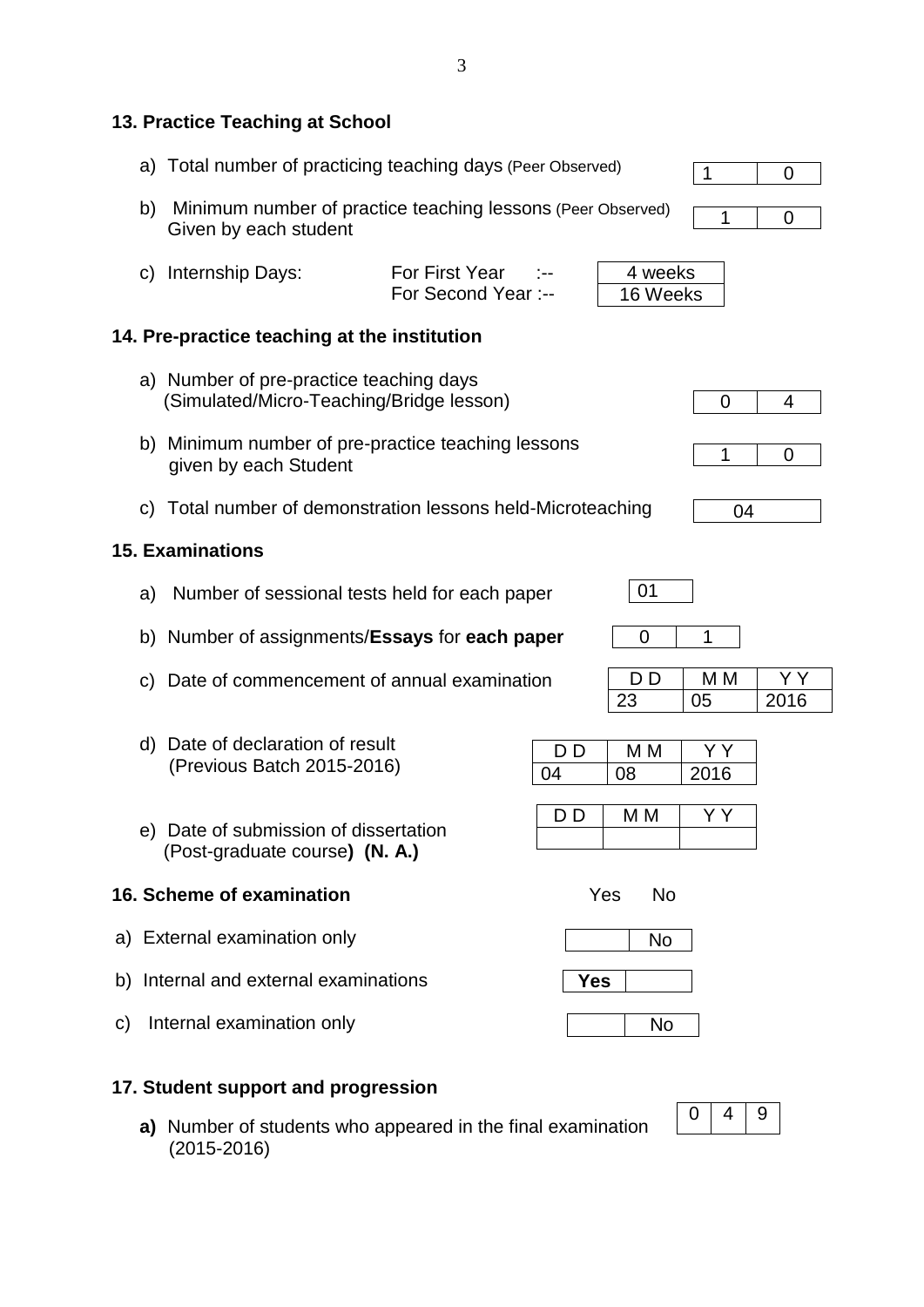|              | b) Number of students who passed in the examination<br>$(2015 - 2016)$                                                                                                                                                             | 4                | 9                |                |
|--------------|------------------------------------------------------------------------------------------------------------------------------------------------------------------------------------------------------------------------------------|------------------|------------------|----------------|
|              | c)Number of students who failed in the examination                                                                                                                                                                                 | 0                | 0                |                |
|              | d) Number of students who joined higher studies<br>(All Students of batch 2016-18 are admitted in 1 <sup>st</sup> year 2016-17 and<br>Result of batch 2015-17 is awaited)<br>e) Number of students who took up teaching employment | 0<br>1           | 3<br>5           |                |
|              |                                                                                                                                                                                                                                    |                  |                  |                |
| f)           | Number of students who secured employment through the<br>Institution                                                                                                                                                               | 0                | 1                |                |
|              | <b>18. Teaching Resources</b><br>Yes No                                                                                                                                                                                            |                  |                  |                |
|              | a) Principal/Head of the Department is in position                                                                                                                                                                                 | <b>Yes</b>       |                  |                |
|              | b) Number of teachers employed on full-time basis                                                                                                                                                                                  | 0                | 6                |                |
| $\mathsf{C}$ | Number of teachers employed on part-time basis                                                                                                                                                                                     |                  | <b>NO</b>        |                |
|              | d) Number of Guest lecturers engaged                                                                                                                                                                                               | $\boldsymbol{0}$ | $\boldsymbol{2}$ |                |
|              | e) Number of teachers on regular scale of pay                                                                                                                                                                                      | $\boldsymbol{0}$ | $\overline{7}$   |                |
|              | f) Number of teachers on consolidated remuneration                                                                                                                                                                                 |                  | <b>NO</b>        |                |
|              | g) Number of teachers who qualified as per NCTE Norms:                                                                                                                                                                             |                  | $\boldsymbol{0}$ | $\overline{7}$ |
|              | h) Number of teachers yet to qualify NET/SLET                                                                                                                                                                                      |                  | 0                | 1              |
| i)           | Number of teachers yet to obtain post-graduate degree in<br>education                                                                                                                                                              |                  | <b>NIL</b>       |                |
| j)           | Number of teachers without school experience                                                                                                                                                                                       |                  | $\boldsymbol{0}$ | 1              |
|              |                                                                                                                                                                                                                                    |                  |                  |                |
|              | 19. Professional Development of Teachers:                                                                                                                                                                                          |                  |                  |                |
|              | a) Number of teachers who attended in-service courses during the<br>Preceding year                                                                                                                                                 |                  |                  | <b>NIL</b>     |
|              | b) Number of teachers enrolled in part-time post-graduate course in<br>Education (M.Ed./M.A.(Education)/ M.Phil)                                                                                                                   |                  | <b>NIL</b>       |                |
|              | c) Number of teachers enrolled in full-time post-graduate course in                                                                                                                                                                |                  |                  | <b>NIL</b>     |
|              | Education (M.Ed./M.A.(Education)/M.Phil)<br>d) Number of teachers enrolled in Ph.D. programme                                                                                                                                      |                  | $\bf{0}$         | $\mathbf{2}$   |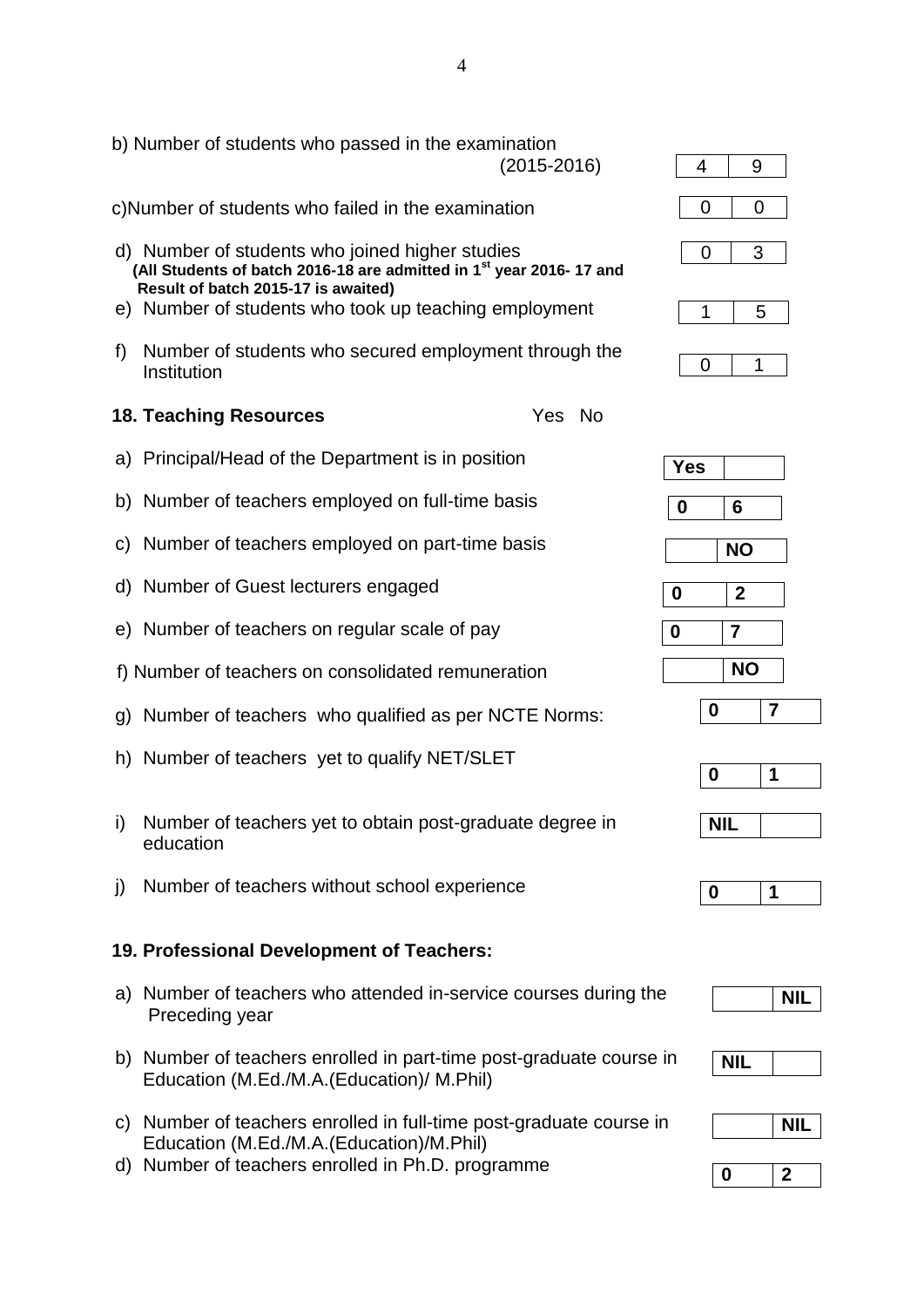e) Number of teachers who participated in seminars/conferences/ workshops f) Number of papers published by the teachers g) Number of teachers who received professional recognition/ awards **20. Land and Building**  The Contract of the Ves No. The Ves No. a) Institution functions from its own building (Govt.owned) b) Institution functions from a rented building c) Institution building is under construction d) Institution building is shared for running another course(s) e) Title of the land is on free-hold ownership basis (Govt.owned) f) Title of the land is on long-lease as per law **21. Educational Technology** Yes No a) Number of computers with supporting accessories b) Access to Internet c) Number of hands - on experience hours provided to each student per week d) Number of education related CD-ROMs available e) Number of education related video-cassettes available f) Number of education related audio-cassettes available g) Website of the institution h) Availability of LCD projector i) Availability of OHP j) Availability of TV k) Availability of VCR **0 4 0 6 NIL YES NO NO NO YES NO 3 2 Yes 0 5 304 15 37 YES YES YES YES YES**

**YES**

l) Availability of public-address system

5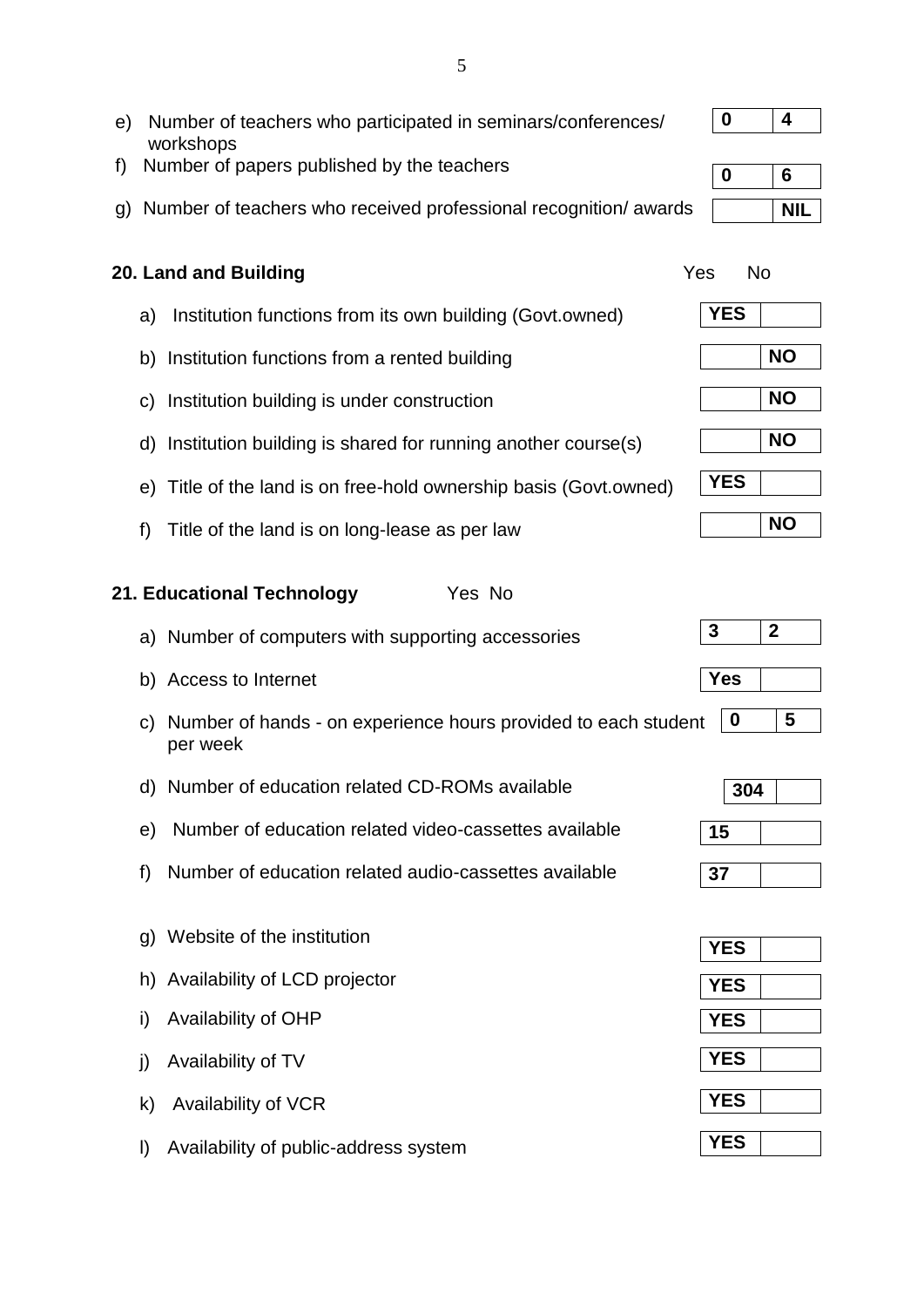**22. Library resources:**

|            | a) Number of books in the library                                                  | 40503      |           |
|------------|------------------------------------------------------------------------------------|------------|-----------|
|            | b) Number of books added to the library during the preceding<br>year               |            | 219       |
|            | c) Total Number of educational journals/periodicals being<br>Subscribed            |            | 11        |
|            | d) Number of encyclopedia available in the library                                 |            | 54        |
|            | e) Number of books available in the reference section of the<br>library            | 36417      |           |
| f)         | Total seating capacity in the library                                              |            | 30        |
|            | 23. Sports and Physical Education Resources<br>Institution has<br>Yes<br><b>No</b> |            |           |
|            | a) Playground (football/hockey etc.)                                               |            | <b>NO</b> |
|            | b) Playground (football/hockey etc.) of another institution on                     | <b>Yes</b> |           |
|            | Sharing basis                                                                      |            |           |
| C)         | Gymnasium/Multipurpose hall                                                        | <b>Yes</b> |           |
|            | d) Facilities for gymnasium                                                        |            | <b>NO</b> |
|            | e) Facilities for athletics                                                        |            | <b>NO</b> |
| f)         | <b>Facilities for Health Education</b>                                             | <b>Yes</b> |           |
|            | g) Facilities for Anatomy Laboratory                                               |            | <b>No</b> |
|            | h) Facilities for Physiology Laboratory                                            |            | No.       |
|            | 24. Organization and Management:<br>Institution has                                | Yes        | <b>No</b> |
|            | 1. Government owned                                                                | <b>Yes</b> |           |
| 2. Aided   |                                                                                    | <b>Yes</b> |           |
| 3. Unaided |                                                                                    |            | <b>NO</b> |
|            | 4. University Department                                                           |            | <b>NO</b> |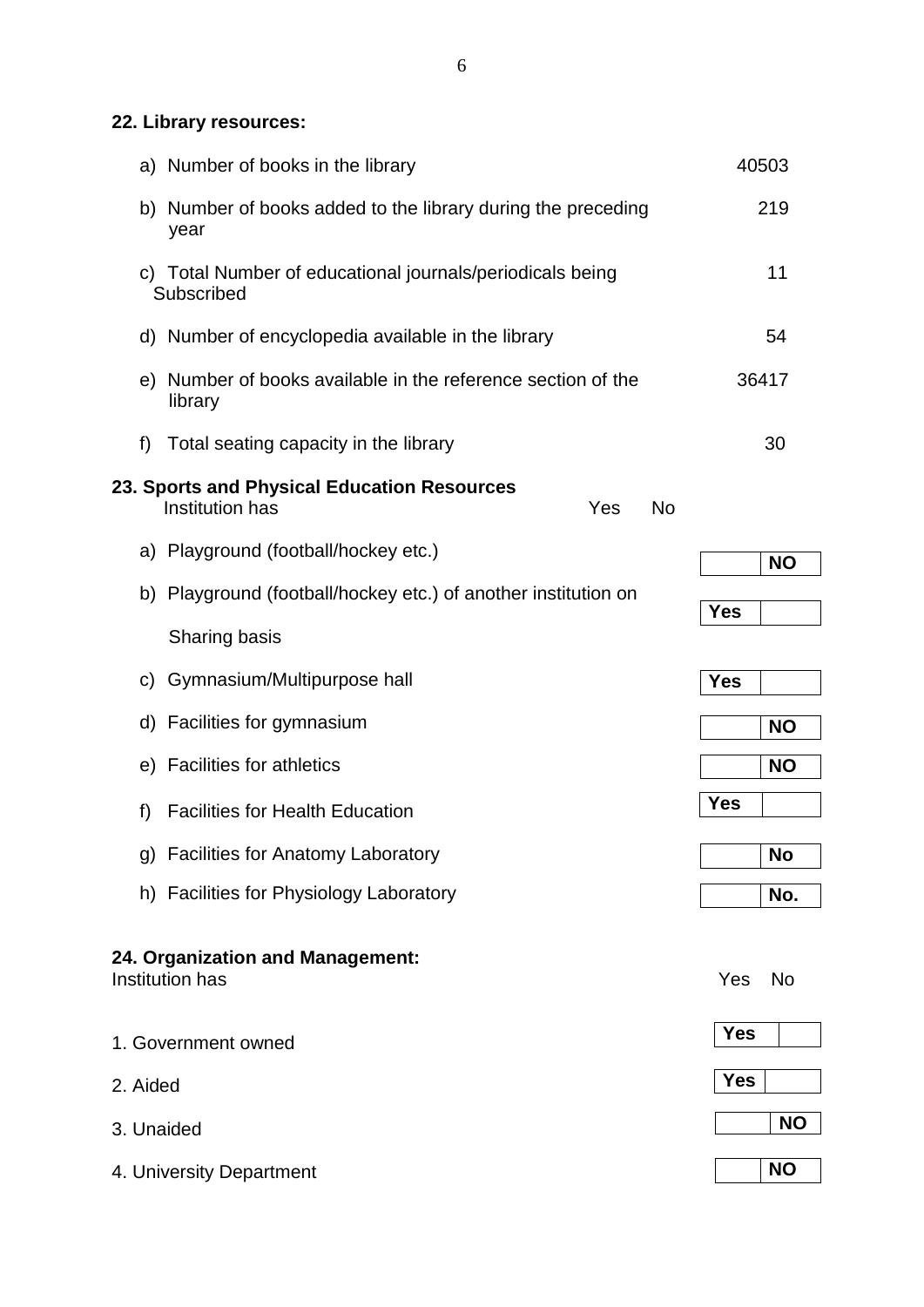### **25. Emoluments:**

| a) Minimum emoluments (basic pay and allowances) paid<br>to teachers on regular appointment is<br>(Emoluments paid to the staff as per UGC & State Govt.rules) | Rs.103465/-                        |
|----------------------------------------------------------------------------------------------------------------------------------------------------------------|------------------------------------|
| b) Minimum emoluments (basic pay and allowances) paid<br>to teachers on adhoc service is<br>(Services continued as per court order- 1 staff member)            | Rs.97099/-                         |
| c) Minimum consolidated remuneration paid to teachers is (Not appointed) N.A.                                                                                  |                                    |
| d) Per lecture honorarium paid to guest lecturers is                                                                                                           | $500/-$                            |
| 26. Salary Pay Details:                                                                                                                                        | Yes<br><b>No</b>                   |
| a) Salaries are paid in cash                                                                                                                                   | <b>NO</b>                          |
| b) Salaries are paid through account payee Claques                                                                                                             | <b>Yes</b>                         |
| (Salary is deposited in the Bank Account of the Teacher through Electronic<br><b>Clearing System by Government of Maharashtra)</b>                             |                                    |
| 27.                                                                                                                                                            | Yes<br><b>No</b>                   |
| 1. Salaries are disbursed each month                                                                                                                           | <b>Yes</b>                         |
| 2. Teachers are paid salary for the vacation period                                                                                                            | Yes                                |
| 28. Expenditure and Receipts                                                                                                                                   |                                    |
| a) Salaries paid to teaching staff during the                                                                                                                  |                                    |
| financial year 2016-2017                                                                                                                                       | 2  9  9  6  0  0  0<br>$\mathbf 1$ |

 $2 | 9 | 5 | 3 | 0 | 0 | 0$ 

 $3 1 4 8 1 2$ 

 $7 | 5 | 2 | 2 | 2 |$ 

b) Salaries paid to non-teaching staff during the Financial year 2016-17

- c) Amount spent on utilities during the financial year 2016-17
- d) Amount spent on purchase of books and Journals for the library during the preceding Financial Year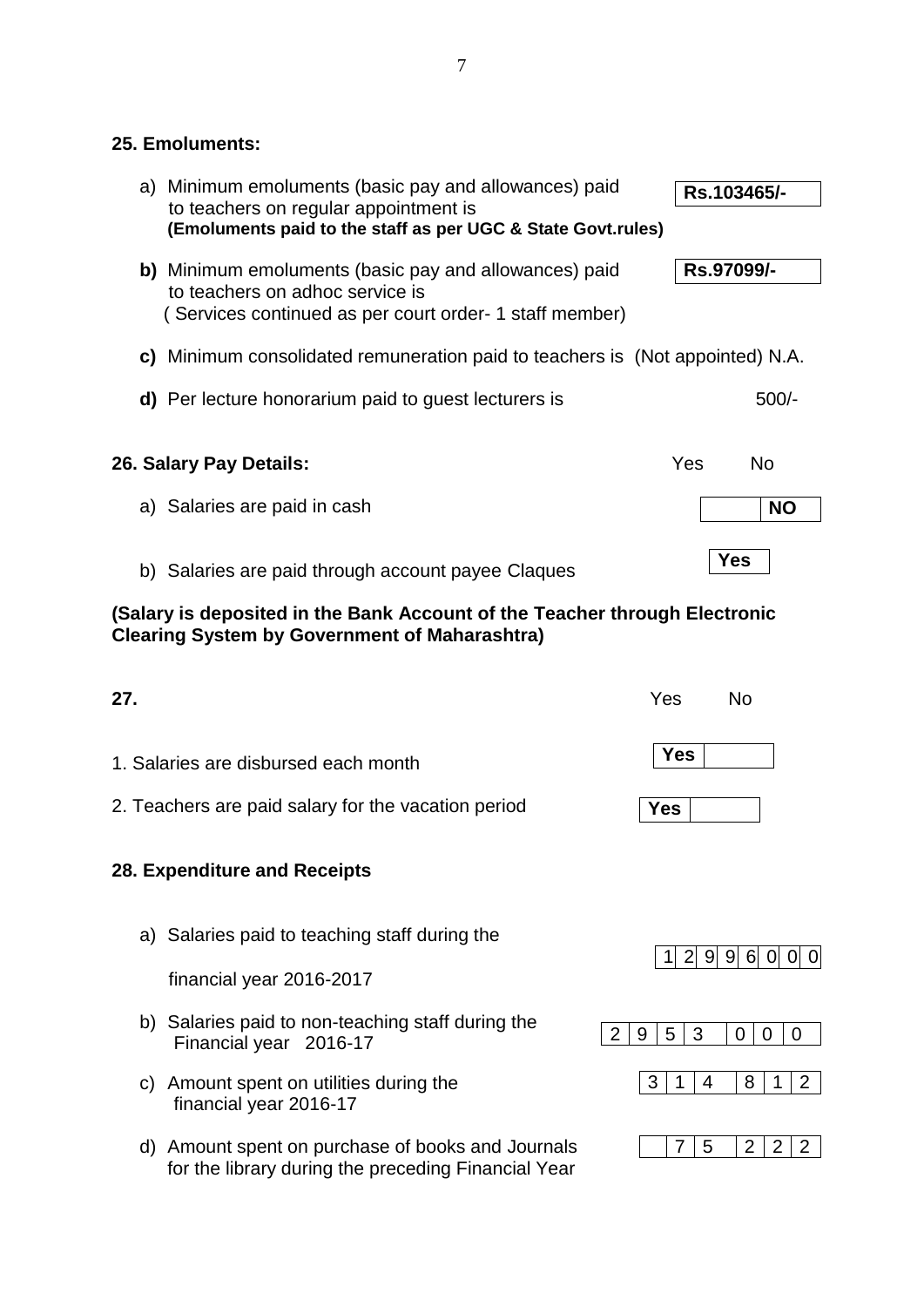|     |    | e) Amount spent on purchase of equipment<br>during the preceding financial year                                                                                                           | 3<br>$\overline{2}$<br>5<br>8<br>$\mathbf 0$<br>4              |
|-----|----|-------------------------------------------------------------------------------------------------------------------------------------------------------------------------------------------|----------------------------------------------------------------|
|     | f) | Amount spent on purchase of furniture during<br>the preceding financial year                                                                                                              | N                                                              |
|     | g) | Amount spent on capital expenditure during<br>the preceding financial year (DPDC) (2016-17)                                                                                               | $\overline{2}$<br>3<br>8<br>5<br>6<br>6<br>$\mathbf 0$         |
|     |    | h) Amount spent on contingencies during the<br>preceding financial year (16-17)                                                                                                           | 3<br>5<br>9<br>9<br>6                                          |
| 29. |    |                                                                                                                                                                                           |                                                                |
|     |    | a) Amount carried forward from the previous<br>Financial year (PLA)                                                                                                                       | $\overline{2}$<br>$\overline{2}$<br>6<br>7<br>0<br>0           |
|     |    | b) Receipts from fees (tuition and all other fees)<br>during the preceding financial year 2016-2017<br>(Amount credited to Got .Treasury)                                                 | $\overline{2}$<br>8<br>$\mathbf 1$<br>$\overline{7}$<br>7<br>6 |
|     | C) | Receipts from donation during the preceding financial year<br>2016-2017                                                                                                                   | N                                                              |
|     | d) | Receipts from consultancies and extension<br>programes during the preceding financial Year<br>2016-2017                                                                                   | N<br>L                                                         |
|     |    | e) Amount of grants received from the<br>Governments during the preceding financial year<br>2016-17                                                                                       | 5<br>8<br>q<br>6                                               |
|     | f) | Income from investments during the<br>preceding financial year<br>2016-2017                                                                                                               | N                                                              |
|     | g) | Other Income (PLA+UGC)                                                                                                                                                                    | 3<br>3<br>$\overline{2}$<br>8<br>0<br>0                        |
|     |    | <b>30.</b> Excess of expenditure over income                                                                                                                                              | N<br>O                                                         |
|     |    | Amount of excess expenditure over Income<br>31. The institutional accounts of the preceding<br>financial year have Audited<br>(Internally Audited by Accounts Officer of Higher Education | Nil<br><b>Yes</b>                                              |

 **External Audit by Accountant General, Mumbai is expected once in Five years)**